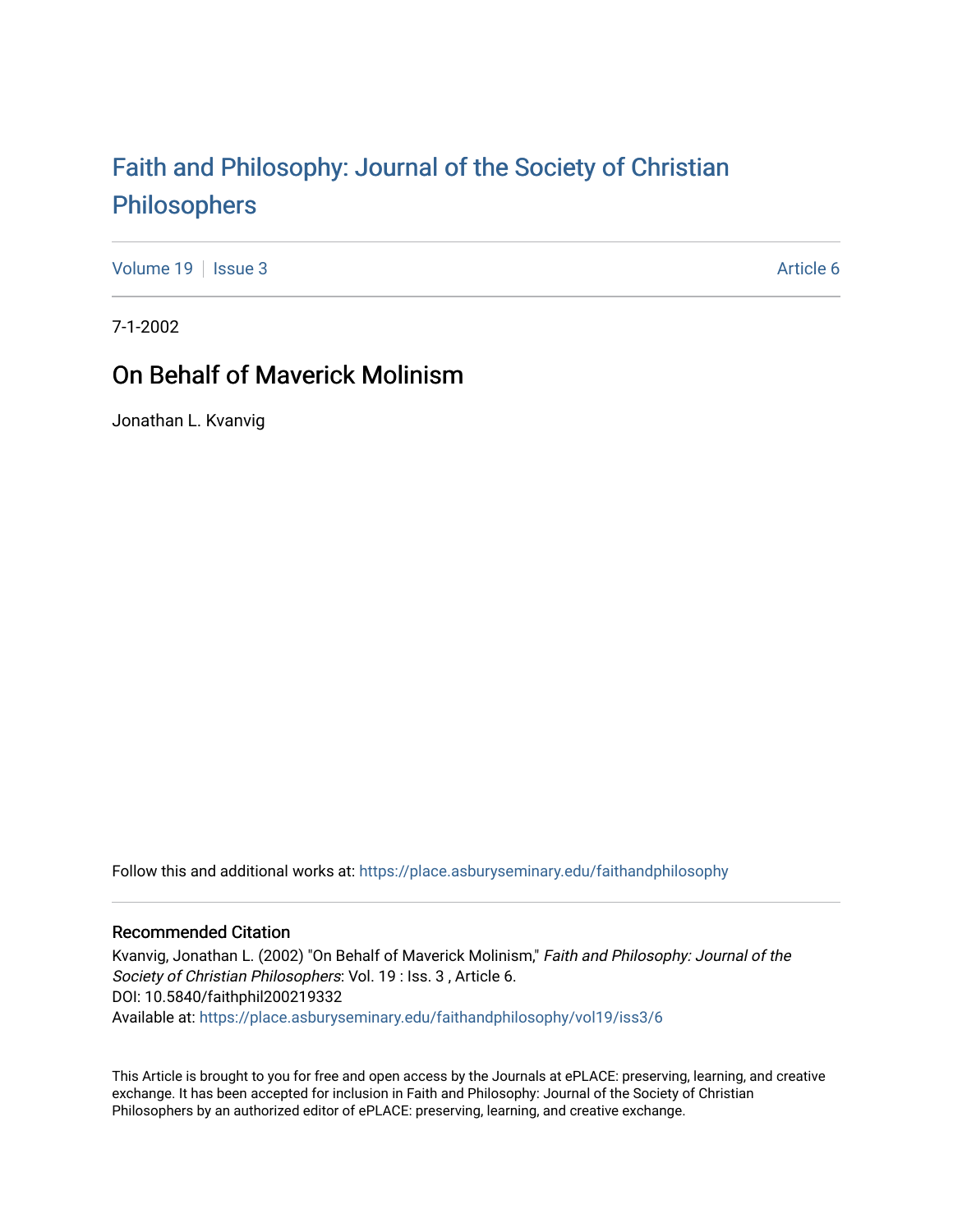### ON BEHALF OF MAVERICK MOLINISM

### Jonathan L. Kvanvig

In clarifying and defending Molinism, Thomas Flint argues against a position he terms Maverick Molinism. This version of Molinism maintains that, though counterfactuals of freedom have their truth-value logically prior to God's acts of will, God could have so acted that these counterfactuals would have had a different truth value from that which they actually have. Flint believes this position is flawed, and presents an argument for rejecting it. I argue that Flint's argument against Maverick Molinism is flawed, and suggest that the Maverick has a position with advantages over more traditional versions of Molinism.

Molinism is constructed to preserve a strong view of God's sovereignty as well as a libertarian conception of human freedom. It does so by maintaining that human beings are free in the libertarian sense, but that there are counterfactuals of freedom that describe what a person would do (freely) in given circumstances. Other views that deny that human beings are free in the libertarian sense may also affirm that there exist counterfactuals of freedom, but they will not hold that the kind of freedom in question is the kind libertarians cherish. So we might describe the Molinist position as accounting for God's sovereign control over the course of affairs in virtue of his knowledge of which counterfactuals of libertarian freedom are true and which are false.

Beyond this minimal commitment of any Molinist are various embellishments. Some embellishments are dictated by logic. For example, this characterization leaves open the question of whether counterfactuals of libertarian freedom are true in virtue of God's choices, i.e., whether their truth value is divinely postvolitional. There is a straightforward argument against the view that counterfactuals of freedom have their truth value in virtue of God's acts of will. For if God makes it true that Joe would kick his dog in certain circumstances, then Joe does not have the power to do other than to kick his dog in those circumstances. And if he does not have this power, then the counterfactual in question is not a counterfactual of libertarian freedom. If this argument is sound, as I will grant here, it is a further commitment of Molinism to hold that counterfactuals of libertarian freedom are divinely prevolitional-that is, their truth value does not obtain in virtue of any act of God's will.

Though I am granting the soundness of the above argument, I want to

FAITH AND PHILOSOPHY Vol. 19 No.3 July 2002 All rights reserved

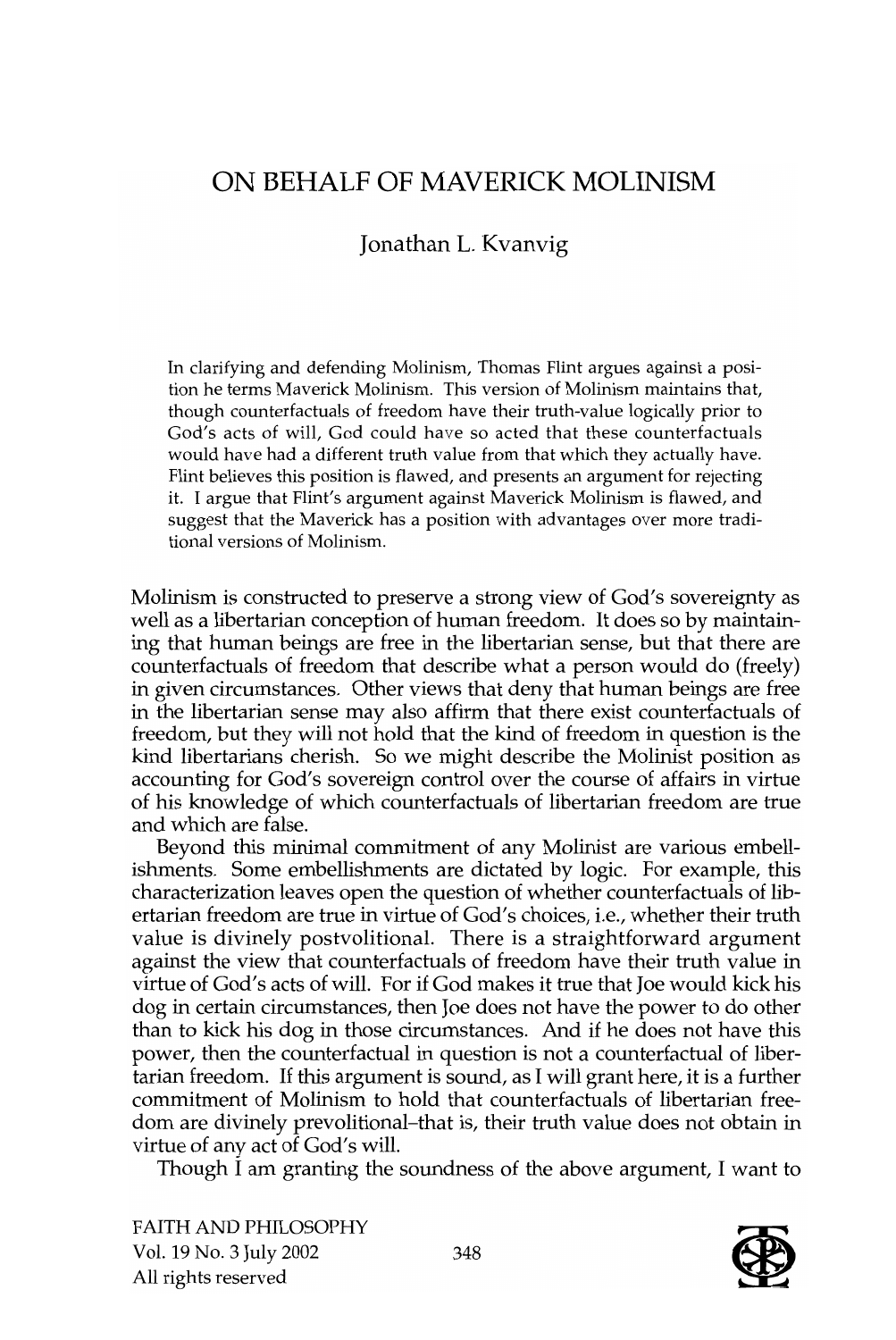emphasize its significance a bit. Note that the concept of prevolitional truth is not understood here in terms of what God has control over. To say that a truth is prevolitional is only to deny that its truth value is the direct result of God's choices. To ask whether God has power or control over these truth-values is to ask a question that must be answered by some inference from the concept of prevolitional truth and other theistic commitments about the nature of God.

This last point leads to the heart of what I want to argue, for many standard Molinists affirm not only that counterfactuals of libertarian freedom are prevolitional, but that they are also beyond God's control. They hold, that is, that there is nothing God could do which would have resulted in a counterfactual of libertarian freedom having a different truth value from what it actually has. Consider, for example, Thomas P. Flint's account:

For, though God's middle knowledge will as a matter of fact remain the same no matter what he does, this isn't a *necessary* truth. To put the same point more precisely: any element of God's middle knowledge will be true no matter what God does, but it is entirely possible for that element to be false and yet for God to choose to act.<sup>1</sup>

Flint claims that though it is possible for such counterfactuals to be false and for God to choose to act (this conjunction is possible in part because counterfactuals of libertarian freedom are contingent), the truth-value of such counterfactuals is thoroughly insulated from God's activity. Flint explicitly puts his point in future-tense terms: any counterfactual of freedom will be true no matter what God does. For this claim to be true, all that needs to be true is that there is nothing God could do to *change* the truth value of any counterfactual of freedom. As we shall see below, however, I think Flint intends a different point, for the position he wishes to argue against doesn't claim that God can change the truth value of counterfactuals of freedom, but rather that God has counterfactual power over them. So what Flint is committed to is the claim that, for any proposition *x*  which is a true counterfactual of libertarian freedom, there is no choice or action within God's power to perform such that, were he to perform it, *x*  would be false.<sup>2</sup>

Not only do typical Molinists endorse this claim that there is nothing God could do to that would have made such counterfactuals false, they identify it with the earlier claim that counterfactuals of libertarian freedom are prevolitional. Flint's language is especially instructive in this regard. The context in which Flint discusses this issue regards a certain kind of counterfactual, the particular kind being unimportant, regarding which

some who are otherwise favorably disposed toward Molinism might be tempted to challenge the alleged prevolitional status of such truths. That is, they may want to say that a Molinist can hold that, whichever truth-value [such] a counterfactual ... has, there nevertheless were things God had the power to do such that, had he done them, that counterfactual would have had the opposite truth-value.<sup>3</sup>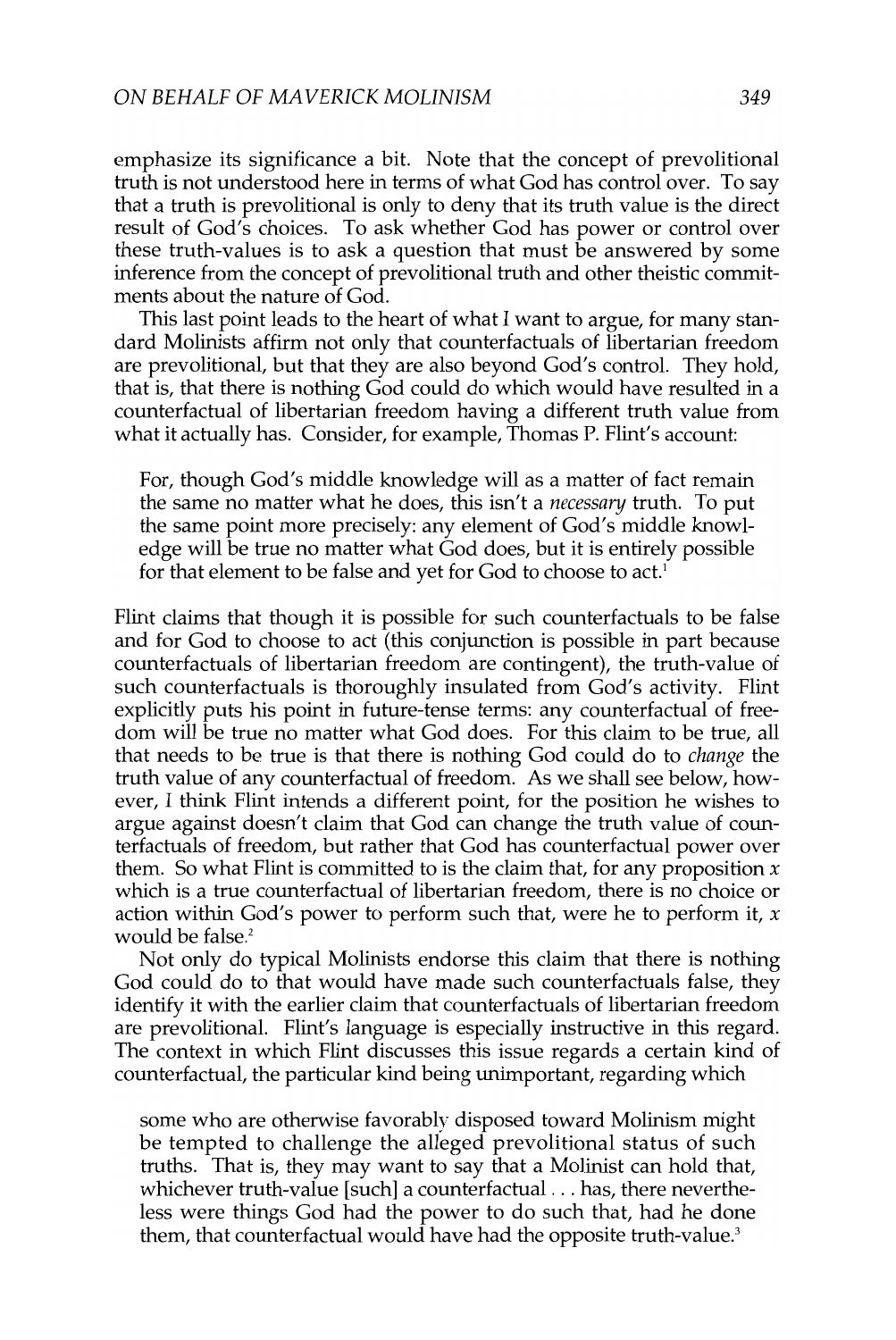Flint labels the position in question "Maverick Molinism," and argues that it is untenable. ${}^{4}$  He thereby commits himself not only to the view cited above that there is nothing God can do to change the truth-value of counterfactuals of freedom, but that he doesn't have counterfactual power over them either. Maverick Molinists hold no brief about the first point, but disagree with him about the second.

I don't think Flint's argument is successful. I will show that the argument he gives is flawed, and that his position imposes a severe epistemic burden on Molinism. This burden is damaging, because Molinism enjoys a privileged status in that it resolves the apparent conflict between divine sovereignty and human freedom by appealing to counterfactual claims that are endorsed regularly by common folk. That is, it relies on the kind of judgments that people ordinarily make or presuppose in everyday life about what free individuals would do in certain circumstances.5 If it incurred no epistemic burdens along the way, the Molinist could be content with rebutting criticisms of his view, relying on the intuitive advantages of the position to provide sufficient warrant for belief. Flint's position loses this intuitive advantage because it endorses problematic claims along the way, so his position leaves the Molinist in a position of needing to do more than rebut criticisms in order to establish the tenability of the view. The lesson will be that the most attractive versions of Molinism will refuse to endorse Flint's restrictions on Molinist family membership.

I begin with Flint's argument against Maverick Molinism, which proceeds as follows. First, he argues that even if a counterfactual such as  $A \rightarrow B$  is postvolitionally true, so that there are propositions C and D within God's power to bring about such that  $C\rightarrow(A\rightarrow B)$  and  $D\rightarrow(\rightarrow A\rightarrow B)$ , these latter two truths must be prevolitional on pain of an infinite regress of things that God would have to do to make  $A \rightarrow B$  true. Call this step the vicious regress premise.

Next, Flint claims that the Law of Conditional Excluded Middle (LCEM) should be endorsed by all Molinists, including the Maverick. The context of the discussion leaves open that Flint only wishes to endorse a limited version of that law, applied to counterfactuals of world actualization, where, using the formulas of the previous paragraph, *B* is a complete possible world, and  $A$ ,  $C$ , and  $D$  are states of affairs maximal with respect to what God can strongly actualize. I will initially evaluate the argument applied to counterfactuals of freedom generally, and then to the more restricted class of world actualization counterfactuals, so I will begin by attributing to Flint an unrestricted endorsement of LCEM.<sup>6</sup> Call this step the LCEM hypothesis.

Finally, Flint presents the *reductio* step. For counterfactual of world actualization  $A \rightarrow B$ , consider the expanded counterfactuals  $C \rightarrow (A \rightarrow B)$ and  $C \rightarrow (A \rightarrow B)$ . By the LCEM hypothesis, one of these two must be true, regardless of the value for C. So suppose  $C = A$ . Then either  $A \rightarrow (A \rightarrow B)$  or  $A \rightarrow \sim (A \rightarrow B)$ . Since the first is logically equivalent to  $A \rightarrow B$ , the two could not differ regarding their status as prevolitional or postvolitional. But the vicious regress premise requires that they do so differ. Hence, the only option is that  $A \rightarrow (A \rightarrow B)$ . But this claim can't be true either. For  $\sim(A\rightarrow B)$  entails  $(A\rightarrow\sim B)$  (by LCEM), and so  $A\rightarrow\sim(A\rightarrow B)$  is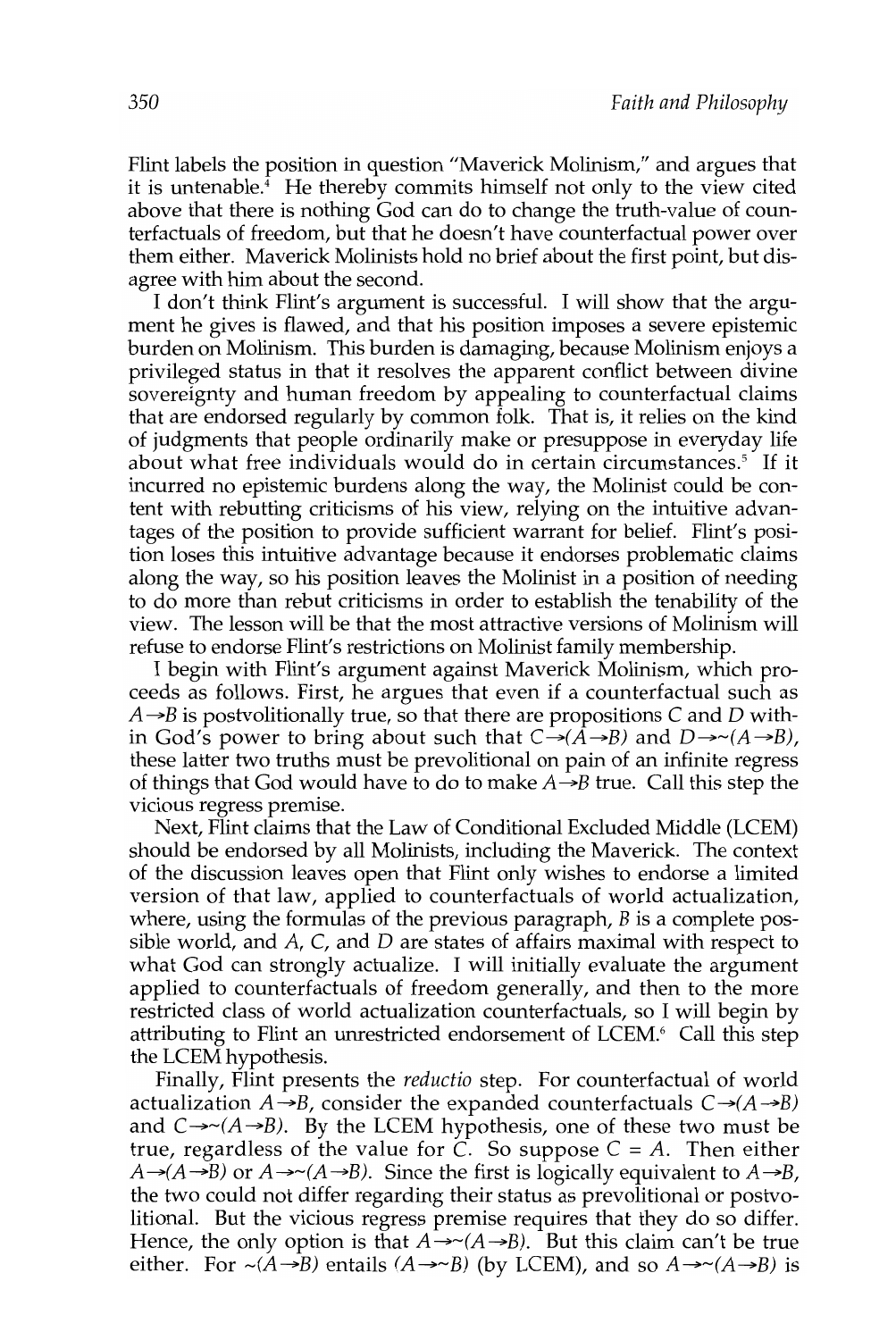logically equivalent to  $A \rightarrow (A \rightarrow B)$ , which is logically equivalent to  $A \rightarrow B$ . This latter claim must therefore be prevolitional, and since it is equivalent to  $\sim(A\rightarrow B)$ , this latter claim must be prevolitional as well. So, both  $A \rightarrow B$  and  $\sim(A \rightarrow B)$  have to be prevolitional, but that is contrary to the Maverick's hypothesis. Hence Maverick Molinism is not a legitimate form of Molinism at all.

There are two major flaws in this argument, as I see it. First, the LCEM step is suspect. Flint never argues for the claim that Molinists ought to endorse such a principle, and I can't see why the reasons for thinking that LCEM is false don't apply to the counterfactuals the Molinist endorses. I must admit that I am unpersuaded by the purported counterexamples to LCEM, such as the relationship between the two claims *Reagan and Gorbachev are compatriots* and *Reagan was born in Russia.* I would not endorse either the claim that the first counterfactually implies the second, or that it implies its negation, but that refusal might arise from epistemological uncertainty rather than the failure of LCEM.<sup>7</sup>

It may be that Molinists don't need to accept LCEM, but only a restricted version of it applying to counterfactuals of creaturely freedom. Yet, if Molinists use such examples as the one above as part of the explanation of the failure of LCEM, they should also find counterexamples of the same sort regarding counterfactuals of creaturely freedom. We have as much reason to refuse to endorse either of

*If* I *were offered both Blue Bell ice cream and Godiva chocolates, but could only choose one of the two,* I *freely would choose the ice cream* 

#### and

If *I were offered both Blue Bell ice cream and Godiva chocolates, but could only choose one of the two,* I *freely would not choose the ice cream* 

as we do with the two claims regarding Gorbachev and Reagan.

Note also that there is no rescue squad encountered by insisting that the antecedent of such a counterfactual of creaturely freedom be *maximal,* fully specific regarding the entirety of the circumstances in which I am situated. For even if the antecedent contains all feature of the history of a possible world up to the moment of free choice in question, there is no reason to be found for thinking that the world in which I take the ice cream is closer to the actual world than the world in which I do not take the ice cream.

It is not hard to see why a Molinist would find (a suitable refinement of) LCEM attractive, however. For the Molinist wishes to retain a strong view of sovereignty and if there are violations of LCEM regarding counterfactuals of freedom, it looks as if there would be a kind of uncertainty in the mind of God regarding what would happen were he to actualize the antecedent of a false counterfactual of freedom. For, according to the Molinist, it is in virtue of God's knowledge of counterfactuals of freedom that he knows which world would be actual in virtue of his creative acts of will, and his sovereign control over the course of affairs depends on this middle knowledge. If, however, God's middle knowledge is "gappy," if it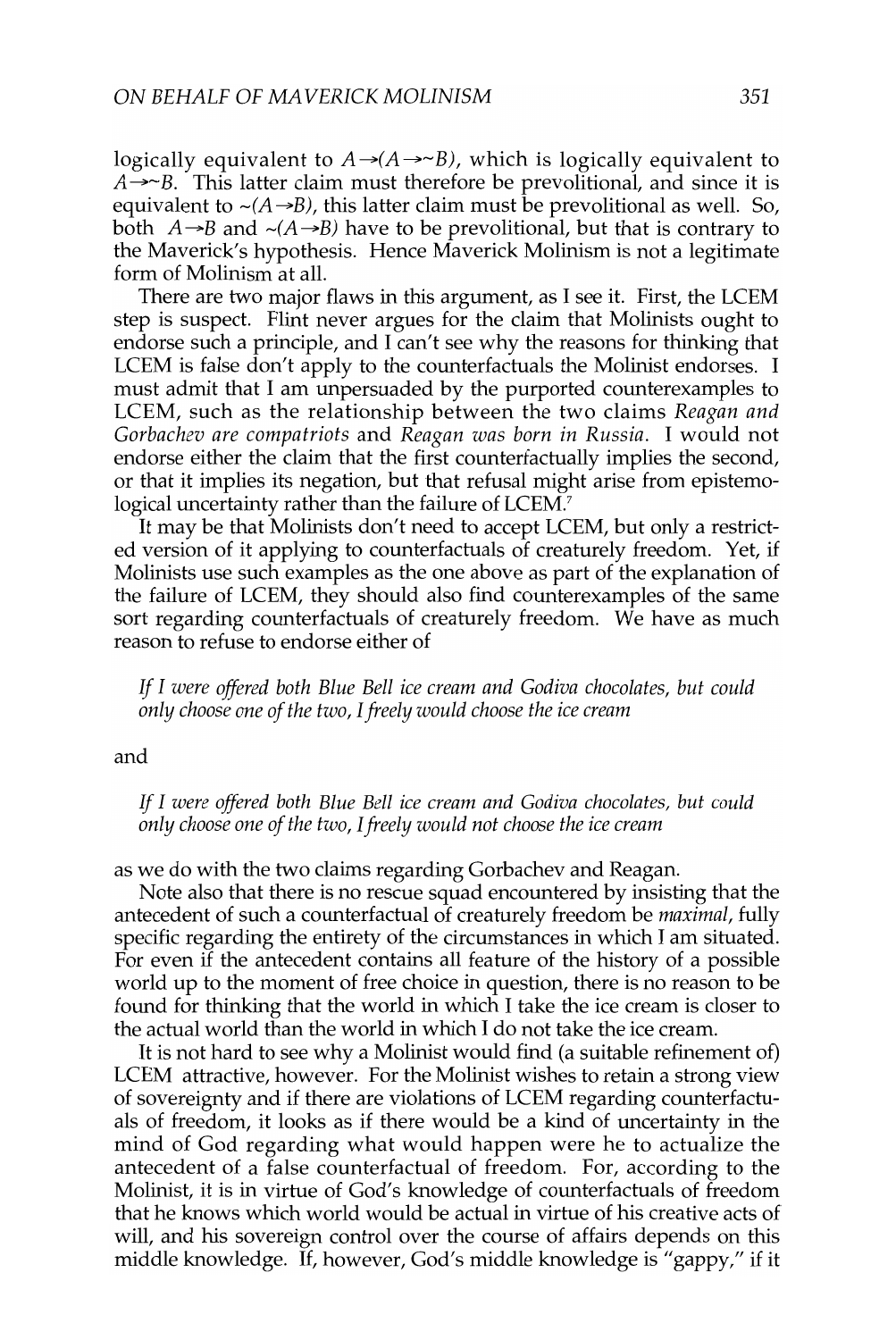leaves undetermined which of a variety of alternatives would occur in certain circumstances, then God's sovereign control over the course of history is threatened. So it is not surprising to find a Molinist such as Flint endorsing LCEM.

An explanation is not a justification, however. What is needed is an argument why the law is true in spite of the weight of the evidence against it. Perhaps such an argument can be found by highlighting the relationship between philosophical work on vagueness and LCEM. A standard view of vagueness is metaphysical-that vagueness is a part of the world, and not merely a feature of our language or a limitation on our epistemic capacities. The metaphysical view of vagueness has an intuitive advantage over the two alternatives just mentioned, but careful investigation of the issues may require endorsing an epistemic view of vagueness,<sup>8</sup> with a concomitant endorsement of the counterintuitive idea that there really is a precise number of grains of sand needed to form a heap. Along the same lines, it may be counterintuitive to have to claim that one of the two claims

*If I were offered both Blue Bell ice cream and Godiva chocolates, but could only choose one of the two, I would choose the ice cream* 

and

If *I were offered both Blue Bell ice cream and Godiva chocolates, but could only choose one of the two, I would not choose the ice cream* 

is true, but such counterintuitive results may be forced on us. Perhaps, that is, the similarity relation between worlds really is precise and is such that no two distinct worlds can be equally similar to a third. I won't press this argument here, but I'm inclined to think that the only way to provide an adequate motivation for the idea that two distinct worlds can be equally similar to a third is by treating similarity as a vague (and perhaps contextual) relation. If I'm right, then if the epistemic view of vagueness is the only defensible position, LCEM may be true after all.

Suppose, however, that no such argument is successful; how should we think about Molinism in such a case? Perhaps the conclusion to draw is that the plausibility of Molinism is tied to LCEM, as suggested above, but there may be another way out. Perhaps God would only create compatible with LCEM, so that even though there are possible violations of LCEM, there are no actual violations of it, and hence God's sovereignty is preserved. Such a view requires endorsing Einstein's conception of God as one who doesn't throw dice with his creation (though it is interesting to note that it doesn't require holding that there are no irreducibly probabilistic events-these can be tolerated as long as there are counterfactuals of indeterminacy analogous to counterfactuals of freedom). On the negative side, however, such a view still faces the modal problem of allowing the possibility that God's sovereignty is compromised by human freedom.

The point of this discussion is to highlight the centrality and controversiality of the LCEM step of Flint's argument. It is controversial in part because Flint's discussion seems to indicate an acceptance of the law driven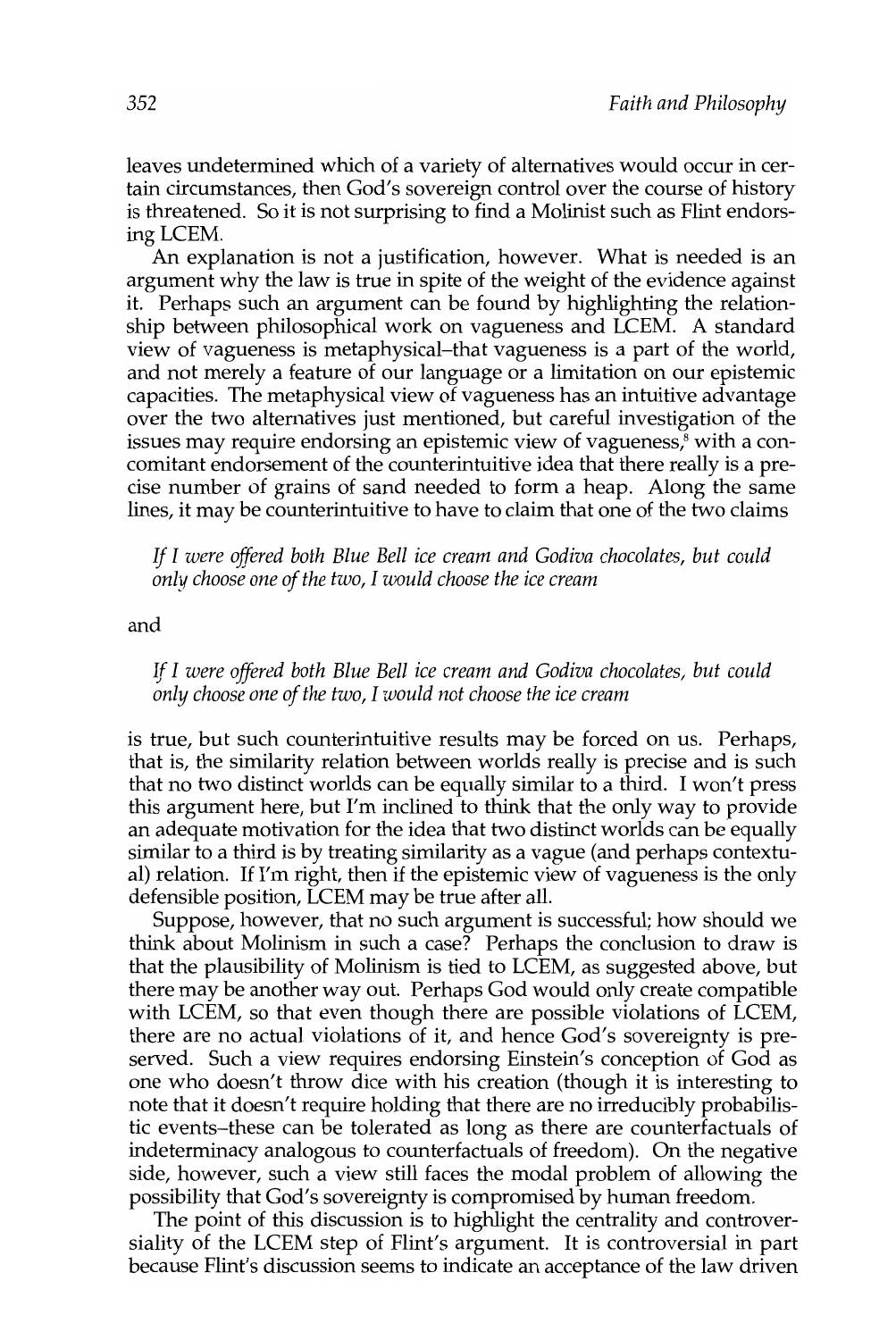by Molinist requirements instead of some decent argument for it, and in part because the best arguments that I know of for endorsing the law have precisely the same counterintuitive aspects involved in the epistemic view of vagueness. Since I find the epistemic view of vagueness to be superior to known alternatives, I am not as bothered by the analogy as will be those less enamored with that view. Equally important, the step is central to Flint's argument, for without it, the reductio step can't be developed, and no decisive reason will have been given for rejecting Maverick Molinism.

Even if the reductio step fails, however, there still may be a residual worry regarding Maverick Molinism. For even without the reductio, it is hard to see where the regress should be stopped, and without some account of why it should be stopped at some particular point, perhaps the best conclusion to draw is that it should never have been started in the first place. This conclusion is just a denial of the Maverick's position, so even if we politely decline the invitation to endorse LCEM, there may be still be a worry that the Maverick cannot give a non-arbitrary account of where to draw the line.

The worry depends on the regress in question being vicious, and it is not obvious that it is. All Flint shows is that, if embraced, the regress requires that God do an infinite number of things in order to exercise control over the truth value of any counterfactual of freedom. But why think that God can't perform such an infinite task? It is far from clear that infinite tasks are themselves impossible,<sup>9</sup> and if they are not, then we have a prima facie case that God, an omnipotent being, could perform one.

Yet, I don't wish to rescue the Maverick by appealing to the possibility of infinite tasks (in part because of disanalogies between the two cases), so I will grant Flint the point that the regress is vicious. Still there is a second major problem with the argument, arising from the distinction between what is in God's control and what is postvolitional for God.

As I granted above, it is a logical requirement on Molinism that counterfactuals of freedom be prevolitional. Hence if we define a version of Molinism which counts some counterfactuals of freedom as postvolitional, the resulting position will be inconsistent. So, pretty clearly, Maverick Molinism better not affirm that counterfactuals of freedom are postvolitional. Yet, it looks as if that is precisely how Flint interprets the view. In fairness to Flint, things are not quite that simple, since the context of discussion concerns only those counterfactuals of world actualization which have a specification of a complete possible world as their consequent and a largest state of affairs that God can strongly actualize as antecedent. But it's not clear why someone attracted to the Maverick position need view such counterfactuals as different in kind from ordinary counterfactuals of freedom. And if we do not treat them differently, then we must say of this special kind of counterfactual that it too is divinely prevolitional. What the Maverick denies is not the prevolitional status of such truths, but only the claim that their truth value is outside God's control. The crucial point maintained by the Maverick should be that a counterfactual's being divinely prevolitional is not the same as a counterfactual's being outside God's control.

Flint conflates these two claims, as the passage quoted earlier shows. In the first sentence ("[S]ome who are otherwise favorably disposed toward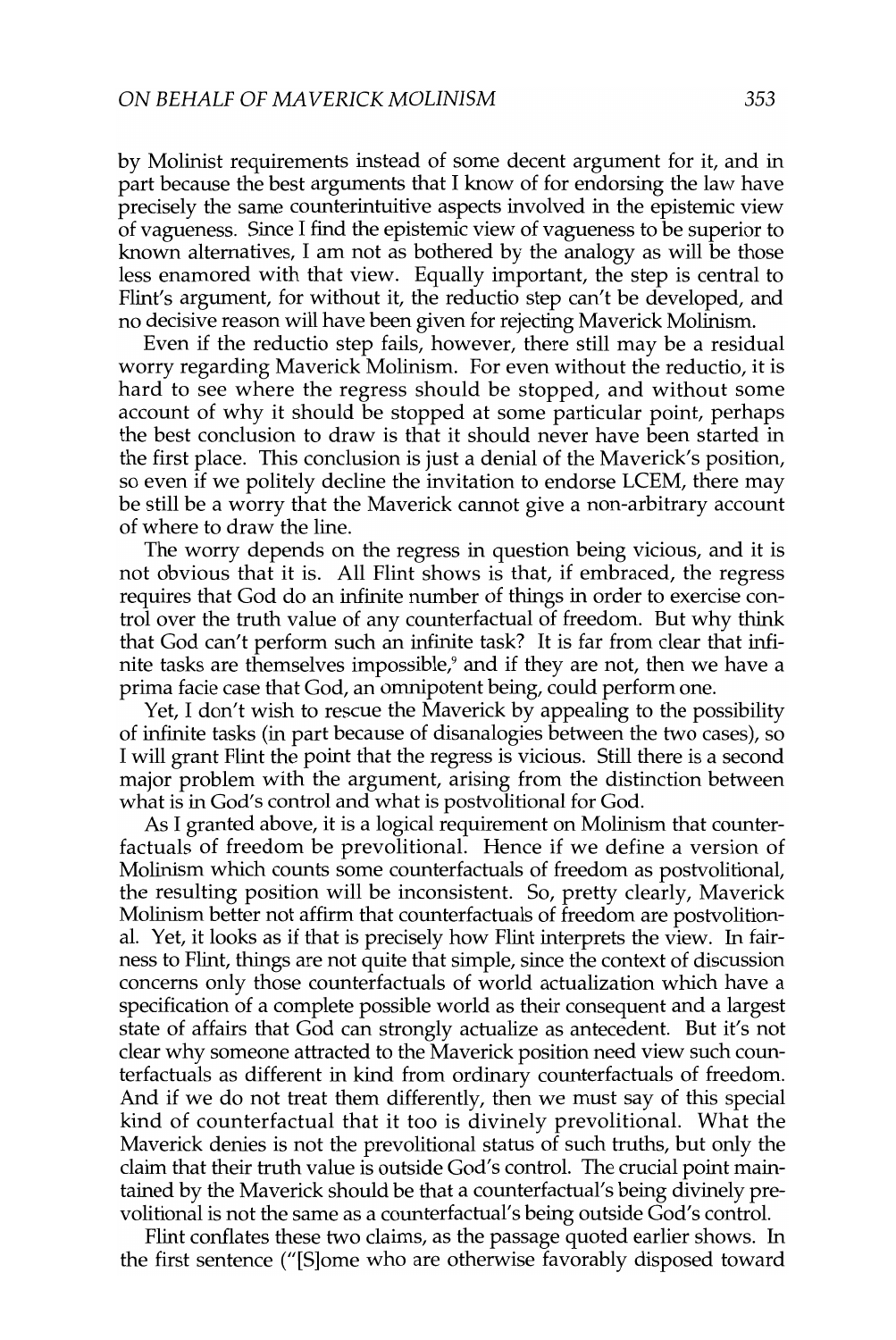Molinism might be tempted to challenge the alleged prevolitional status of such truths"), Flint makes clear that the position he is discussing challenges the prevolitional status of certain counterfactuals, while the second sentence ("That is, they may want to say that a Molinist can hold that, whichever truth-value [such] a counterfactual . . . has, there nevertheless were things God had the power to do such that, had he done them, that counterfactual would have had the opposite truth-value") identifies this claim with the claim that there are things God could have done that would have resulted in those counterfactuals having a different truth value. This latter claim is clearly a claim about which truth are within God's control, not a claim about which truths are prevolitional.

A Maverick need not conflate these two claims. It can be granted that the first claim entails the second, that is, that if a truth is divinely postvolitional, then it's truth value is within God's control. The second does not entail the first, however. That is, it could be true that certain claims are true independently of God's acts of will and yet there be acts or choices that God could have performed which would have resulted in those claims being false.

The argument that the power claim does not entail the volition claim is simple. There are lots of truths that are true independently of our wills, and yet we have or had the power to act in such a way that those truths would not have been true. For example, snow is found at certain precise spatiotemporal points north of where I live, but no act of will on my part caused the snow to be there. Yet, there are things I could do or could have done which would have prevented the presence of snow at some such particular spot. (I'm not claiming I can control the weather, but I can control whether snow is on a particular piece of ground, still owning the shovel so necessary to endure winters in northern Indiana.) So the power claim simply does not entail the volitional claim.

Of course, there could be something about God's will that makes claim about what he has power over entail claims about his volitions. But it is instructive that Flint nowhere gives such an argument. Molinism's opponents do have such an argument, for they can maintain that all contingent truths depend directly on the will of God. Molinists cannot give such an argument, however, for it is constitutive of their view that some contingent truths are true independently of the will of God. Since the Molinist grants this point already, and since the general entailment claim about the relationship between power and volition is false, I see no reason to think a Molinist is forced to embrace the entailment claim when it is restricted to divine scope.

Moreover, it would be paradoxical indeed for there to be such an argument. For take any contingently false counterfactual  $A \rightarrow B$ . Even if  $A \rightarrow B$ is false, it is still possible that there is some contingent proposition C which is such that if it were true,  $A \rightarrow B$  would be true.<sup>10</sup> For example, it is contingently true that if I were offered a choice between asparagus and beans for dinner, I'd not choose beans. Things could have happened to alter my preferences, however. The proliferation of special pests that blunted the growth of beans but allowed asparagus to flourish would have led to much more asparagus consumption in my youth, and to a preference for the unusual taste of beans over that of asparagus (I'm assuming here that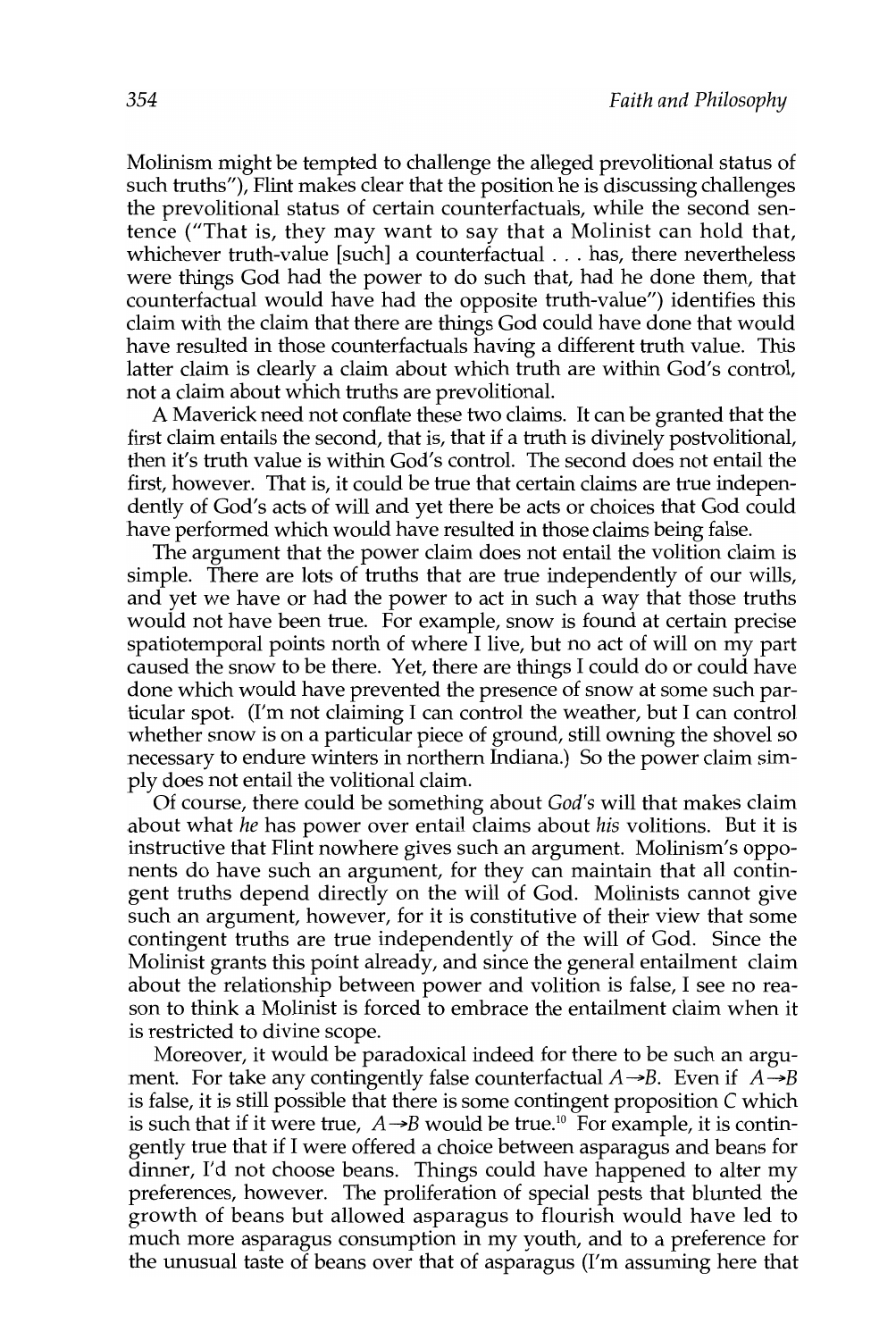the core of the explanation of my preference for asparagus over green beans is the rarity of the former over the latter in my diet). So, suppose that this is an example in which  $C \rightarrow (A \rightarrow B)$  is true, even though the counterfactual embedded in the consequent is false. For that embedded counterfactual to be within God's control, we need only assume that God could make C true (could strongly actualize that state of affairs), and it would be perplexing indeed to find someone denying that claim. So, if God could actualize C, then God has power over the truth value of  $A \rightarrow B$ , even if we assume with Molinism that the truth value of  $A \rightarrow B$  is prevolitional.

One might think that the example above is convincing only because the antecedent of the conditional is not maximal, Le., that its antecedent does not include the entire history of a possible world up to the preference for asparagus. Maximal specificity is no more help here, however, than it was earlier. What is at issue regarding whether a particular counterfactual is true is how close, or similar, possible worlds are to each other. If there is a world God could actualize such that the *"A-B"-worlds* are farther away from the world thus actualized than some " $\sim(A\rightarrow B)$ "-worlds, then there is something God could do that would have made that counterfactual false. Maximal specificity of antecedents is simply a red herring here; the argument turns only on the critical fact that the similarity relation between worlds allows four worlds to be such that the first is closer than the second to the third, while the second is closer than the first to the fourth.

So this version of (Maverick) Molinism has an important advantage over Flint-style Molinism. For Flint-style Molinism is saddled with having to impose additional restrictions on God's omnipotence in the face of the above, if its defenders insist on maintaining that God has no control over the truth value of counterfactuals of libertarian freedom. Flint-style Molinists will have to hold in cases like that above that God cannot in fact actualize C, even though C is contingent and not obviously of any of the usual sorts of contingent truths that defenders of omnipotence allow to be irrelevant to the claim of omnipotence.<sup>11</sup> If we talk about entire worlds rather than sets of circumstances, Flint-style Molinism will have to *infer* the unactualizability of world C from the fact that the truth value of  $A \rightarrow B$  is prevolitional, an inference threatened by a confusion between prevolitionality and lack of control.

So there is an alternative position to the one Flint attacks that doesn't construe counterfactuals as postvolitional, but still claims that they are within God's control. What happens when we try to apply Flint's argument to this position? In a word, it collapses. In particular, the vicious regress step must be abandoned. That step, recall, claimed that if  $A\rightarrow B$ were postvolitional, then  $C \rightarrow (A \rightarrow B)$  had better be prevolitional, for otherwise a regress is launched that would require God to do an infinite number of things in order to fix the truth value of  $A \rightarrow B$ . But if  $A \rightarrow B$  is conceived of as prevolitional, as well as any proposition embedding  $A \rightarrow B$  as the consequent of a longer counterfactual, then the truth-value of such propositions doesn't require any particular divine activity in order to obtain. There are, of course, things God could do that would make their truth-value other than what it is, since the truth-value of such claims are within the reach of God's power, but no regress of actions is launched since no action by God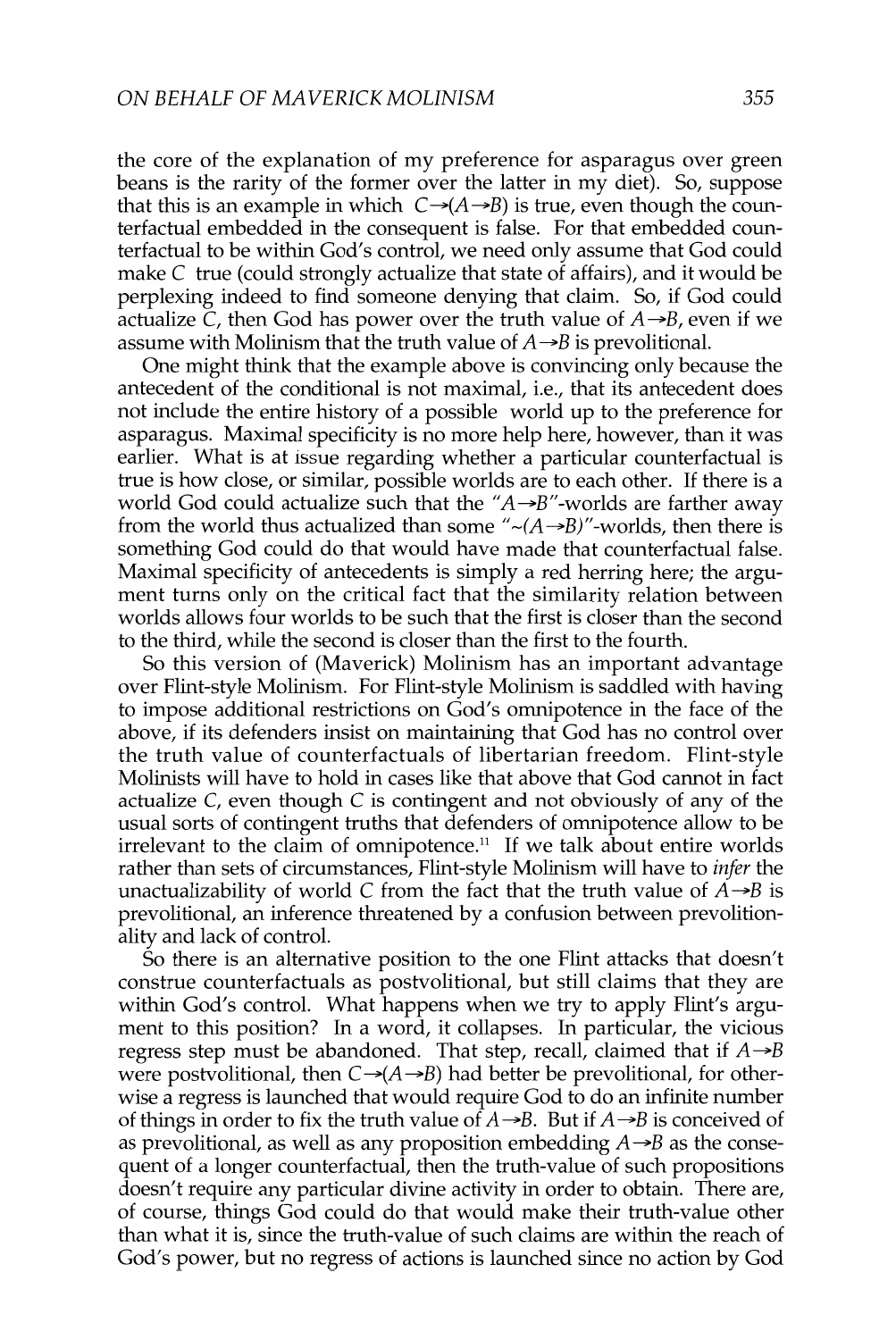is required to fix the truth-value in the first place.

One might still worry that there is a regress problem in the neighborhood, in the following way. Suppose again that  $A \rightarrow B$  is false and that  $C\rightarrow(A\rightarrow B)$  is true. Isn't there the regress worry that if God chooses to exercise his power over  $A \rightarrow B$ , that there will be an infinite series of things he'll have to do to exercise such power? The idea here, I take it is that there might be a further claim  $D\rightarrow (C\rightarrow (A\rightarrow B))$ , which is also true, and so if God choose to make  $A \rightarrow B$  true, he'll not only have to actualize C, but also actualize  $\neg D$ . The last point contains the mistake: he'll only have to fail to actualize D, and that requires no special action on his part, so no infinite regress is launched.

Throughout all of this there remains the residual worry that a lot of contingent truths are turning out to be true independently of God's volition, and that is, to my mind, the most serious difficulty with this entire discussion. I want to reiterate, however, that this aspect is a central tenet of any Molinist position, and the point of this paper is not to take on objections to Molinism *per se,* but rather to investigate a particular kind of family squabble within the Molinist community. It is part of official Molinist doctrine that many contingent truths are true independently of God's choices, so in the context of the present dispute, one cannot argue against Maverick Molinism on grounds that it implies that there is a large number of such truths.

Flint began his discussion of Maverick Molinism by suggesting that not even charity should allow us to recognize this position as a legitimate version of Molinism. Instead, Flint claims, it should be viewed as something more akin to heresy. Perhaps the correct picture is that it is only here that Molinism and orthodoxy form a philosophically happy union.

*University of Missouri* 

#### NOTES

1. Thomas P. Flint, *Divine Providence: The Molinist Account,* (Ithaca, NY: Cornell University Press, 1998), p. 175.

2. ibid.

3. ibid. p. 65.

4. ibid, p. 65ff.

5. See Flint, Chapter I, for a more complete discussion of the intuitive advantages for Molinism.

Flint suggests such an unrestricted endorsement in Chapter two, where he queries whether there is any good reason for a Molinist to prefer definitions that do not involve commitment to LCEM to those that do. See, especially, pp. 49-50.

7. The standard route to giving up LCEM appeals not just to purported counterexamples, but to the standard semantics for such. One reason for being dissatisfied with that defense is that it confuses *testing* certain counterfactuals with *making them true,* i.e., if my son proposes that I would eat a particular piece of chocolate were it put in front of me, we should be able to test his claim by putting that piece of chocolate in front of me. But, alas, we might fail, for the counterfactual could be false had we not run the experiment, but made true because of my actions when the chocolate is put in front of me. A good theory